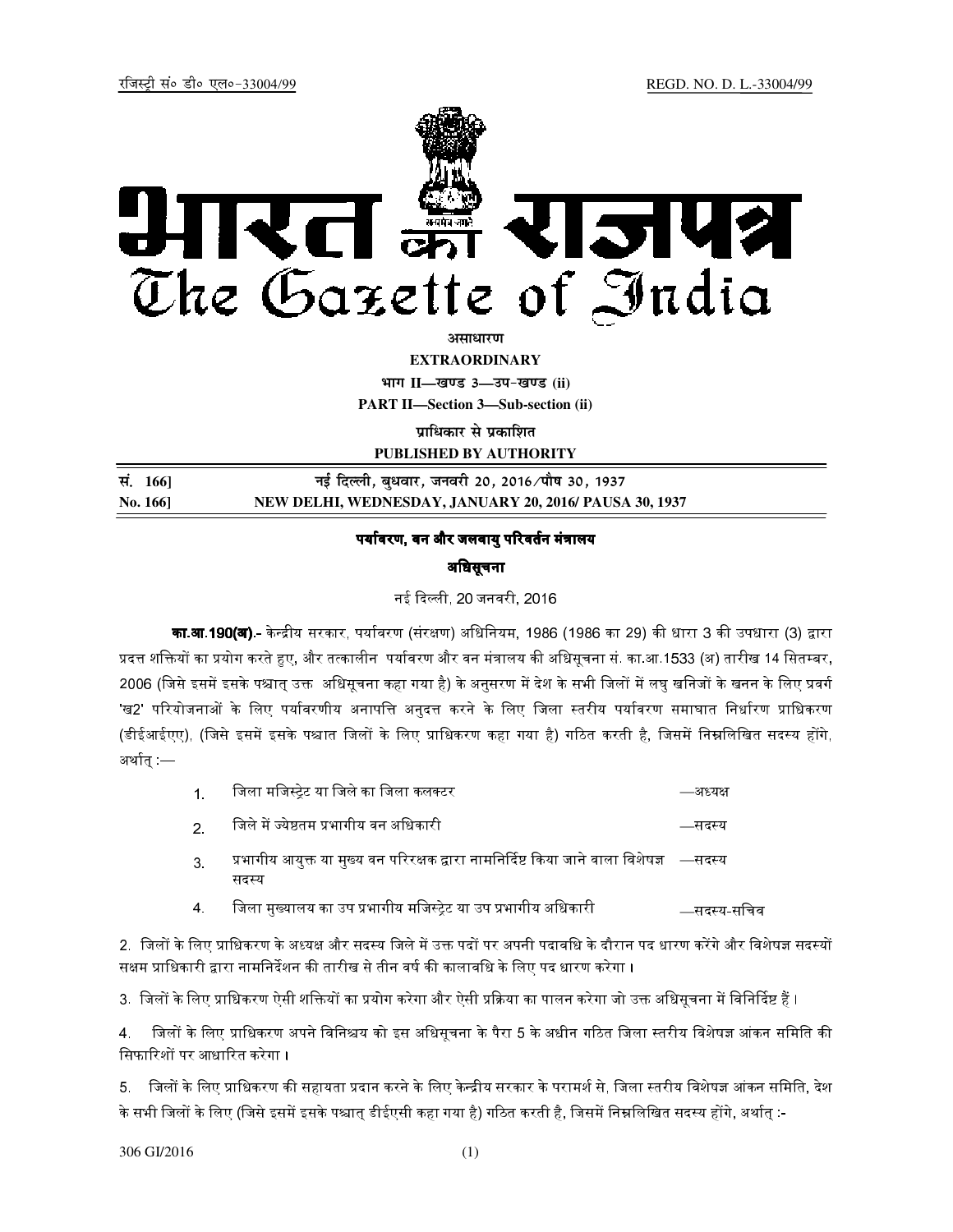| 1.              | ज्येष्ठतम कार्य पालक इंजीनियर, सिंचाई विभाग                                                                                                   | अध्यक्ष    |
|-----------------|-----------------------------------------------------------------------------------------------------------------------------------------------|------------|
| 2 <sub>1</sub>  | ज्येष्टतम उप प्रभागीय अधिकारी (वन)                                                                                                            | सदस्य      |
| 3.              | सुदूर संवेदन विभाग या जियोलोजी विभाग या राज्य भूजल<br>विभाग का जिला मजिस्ट्रेट या जिला कलक्टर द्वारा नामनिर्दिष्ट<br>किया जाने वाला प्रतिनिधि | सदस्य      |
| 4.              | जिला मजिस्ट्रेट या जिला कलक्टर द्वारा नामनिर्दिष्ट किया जाने<br>वाला व्यवसायिक स्वास्थ्य विशेषज्ञ या चिकित्सा अधिकारी                         | सदस्य      |
| 5.              | जिला परिषद् से इंजीनियर                                                                                                                       | सदस्य      |
| 6.              | राज्य प्रदूषण नियंत्रण बोर्ड या समिति का प्रतिनिधि                                                                                            | सदस्य      |
| $\overline{7}$  | प्रभागीय आयुक्त या मुख्य वन परिरक्षक द्वारा नामनिर्दिष्ट किया<br>जाने वाला विशेषज्ञ                                                           | सदस्य      |
| 8.              | प्रभागीय आयुक्त या मुख्य वन परिरक्षक द्वारा नामनिर्दिष्ट किया<br>जाने वाला विशेषज्ञ                                                           | सदस्य      |
| 9.              | प्रभागीय आयुक्त या मुख्य वन परिरक्षक द्वारा नामनिर्दिष्ट किया<br>जाने वाला विशेषज्ञ                                                           | सदस्य      |
| 10 <sub>1</sub> | ज्येष्टतम सहायक इंजीनियर, लोक निर्माण विभाग                                                                                                   | सदस्य      |
| 11.             | जिले में सहायक निदेशक या उप निदेशक या जिला खान अधिकारी<br>या भूगर्भविद, उसी क्रम में                                                          | सदस्य सचिव |

6. डीईएसी के अध्यक्ष और सदस्य जिले में अपनी पदावधि के दौरान पद धारण करेंगे तथा गैर शासकीय सदस्यों सक्षम प्राधिकारी द्वारा उनके नामनिर्देशन की तारीख से तीन वर्ष की अवधि के लिए पद धारण करेंगे ।

7. डीईएसी ऐसी शक्तियों का प्रयोग करेगी और ऐसी प्रक्रिया का अनुसरण करेगी जो उक्त राजपत्र की अधिसूचना में विनिर्दिष्ट हैं ।

8. डीईएसी सामहिक उत्तरदायित्व के सिद्धांत पर कार्य करेगी और अध्यक्ष प्रत्येक मामले में सर्वसम्मति पर पहुंचने का प्रयास करेगा और यदि सर्वसम्मति पर नहीं पहुंचा जा सकता है तो बहुमत का मत अभिभावी होगा ।

9. जिले का जिला मजिस्ट्रेट या जिला कलक्टर डी.ई.ए.सी. के लिए सचिवालय के रूप में कार्य करने के लिए किसी अभिकरण को अधिसूचित करेगा और अभिकरण सभी संभार तंत्र समर्थन जिसके अंतर्गत परिवहन, वास-सुविधा और इसके सभी कानूनी कृत्यों के संबंध में ऐसी अन्य सुविधाएं भी हैं, उपलब्ध कराएगी ।

10. जिलों के लिए प्राधिकरण के गैर शासकीय सदस्य बैठक के लिए फीस, यात्रा भत्ता और महंगाई भत्ता के हकदार होंगे जिसका संदाय संबंधित राज्य सरकार के नियमों के अनुसार किया जाएगा ।

[सं. जेड-11013/98/2014-आईए-II (एम)]

मनोज कमार सिंह, संयक्त सचिव

## **MINISTRY OF ENVIRONMENT, FOREST AND CLIMATE CHANGE**

## **NOTIFICATION**

New Delhi, the 20th January, 2016

**S.O.190(E).—**In exercise of the powers conferred by sub-section (3) of Section 3 of the Environment (Protection) Act, 1986 (29 of 1986) and in pursuance of the notification of the Government of India in the erstwhile Ministry of Environment and Forest number S.O. 1533 (E), dated the 14th September 2006 (hereinafter referred to as the said notification), the Central Government hereby constitutes the District Level Environment Impact Assessment Authority (DEIAA), for grant of environmental clearance for Category 'B2' Projects for mining of minor minerals, for all the districts in the country (hereinafter referred to as Authority for the districts) comprising of the following members, namely:—